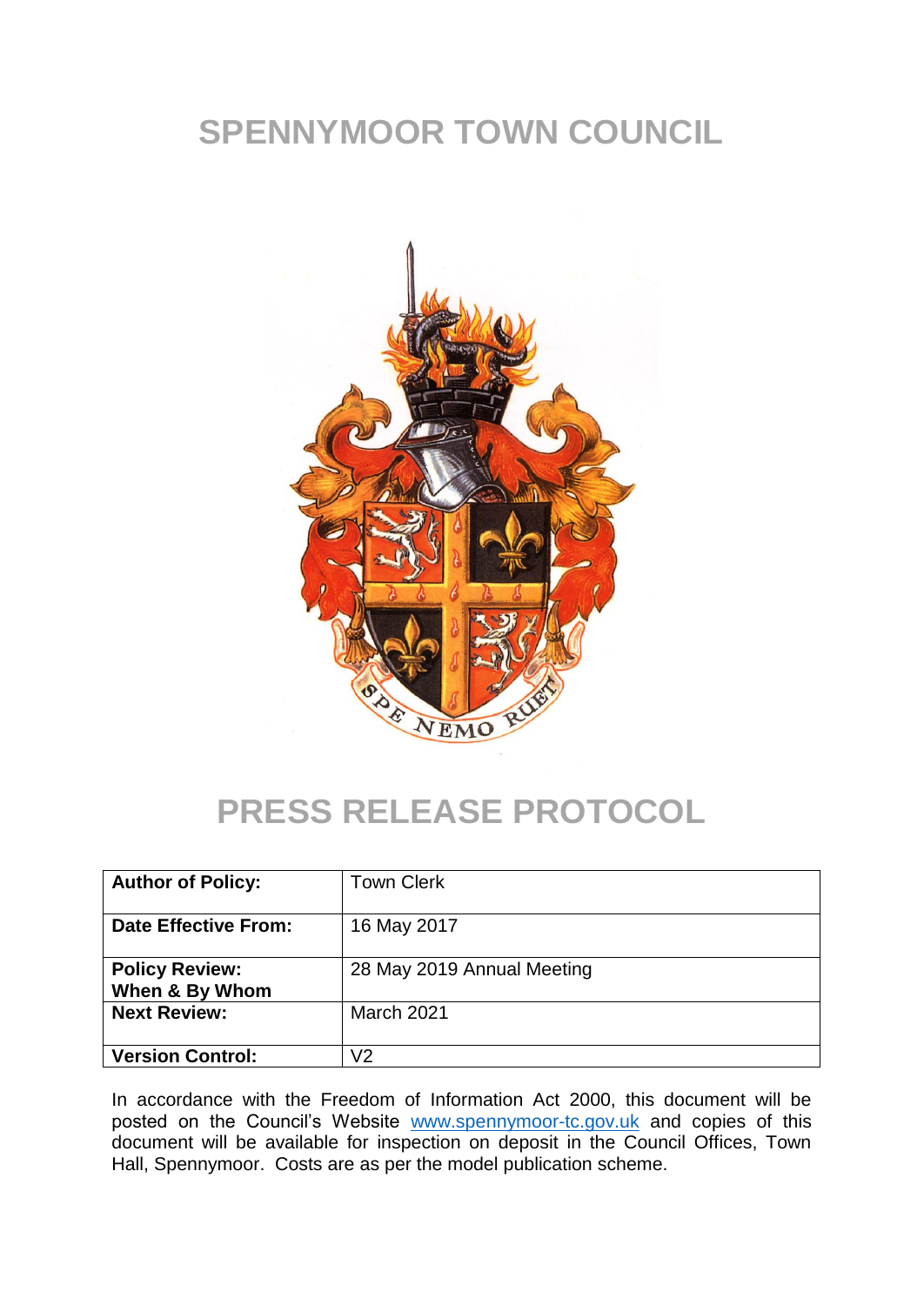# **1. Introduction**

The aim of the Protocol is to ensure that the Town Council is seen to communicate in a professional and objective manner. The Council's approach to the media should be:

- Proactive
- Responsive and timely
- Informative
- Open, honest and with integrity.

### **2. Supporting documentation**

The Protocol should be read in conjunction with the following documents, all of which are in the Members' Handbook.

- Members' Code of Conduct
- Staff Code of Conduct
- Member Officer Protocol
- Employees and Members' Guide to internet and email facilities

### **3. Information**

There are two types of press release:

#### 1) **Official Council Press Releases**

An official Council release is made on behalf of the Council as a whole; it will be written by the Town Clerk and issued by their office. It is non-party political and should where possible include a quote from the relevant Lead Member or Chairman/Vice-Chairman of the relevant Committee. Any such press release must be agreed with the relevant Lead Member for the service area.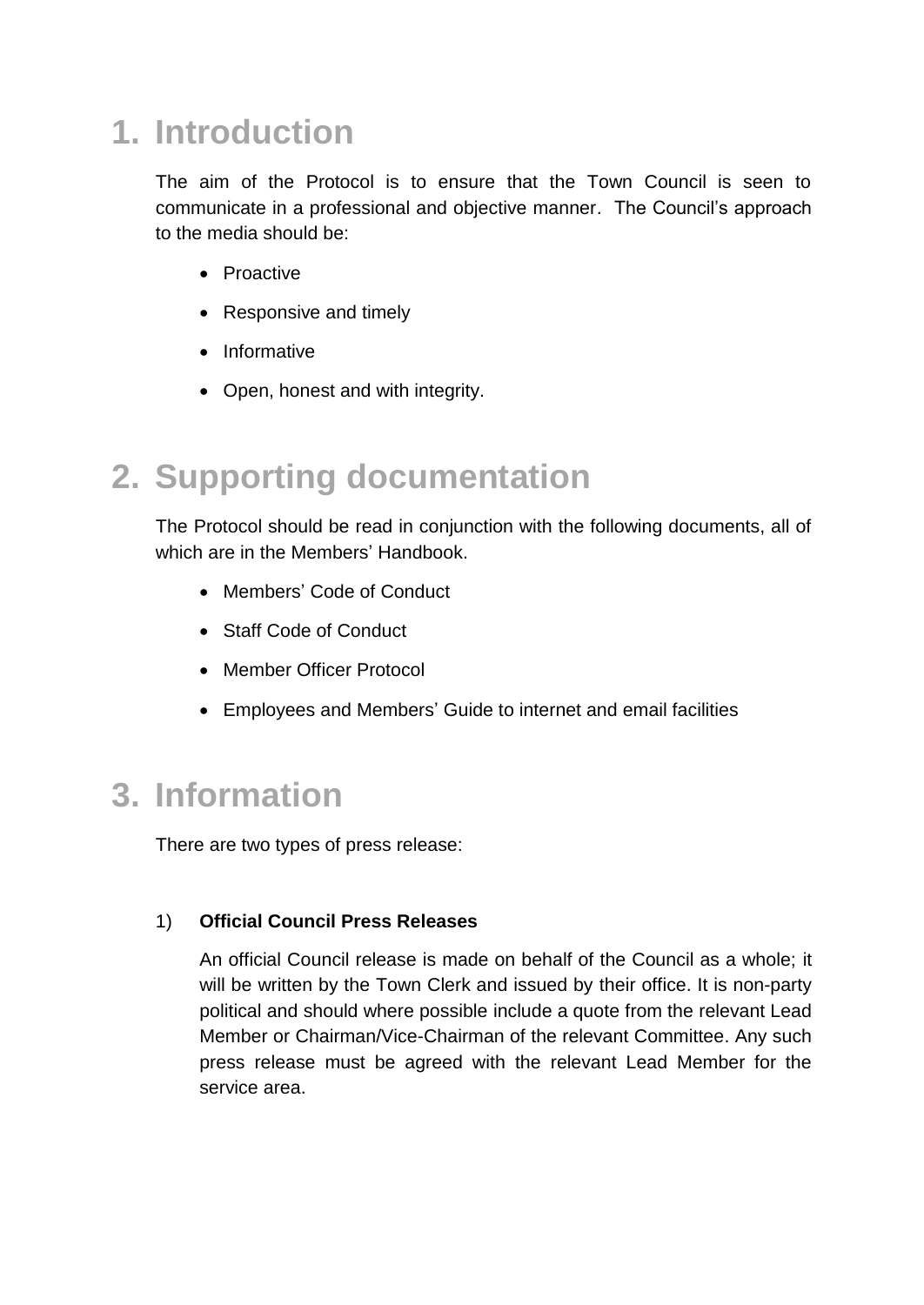#### 2) **Councillor Press Releases**

Councillors' press releases are personal and are written and issued by the Councillor responsible, or a nominated person in their party.

## **4. Press Release Protocol**

The following forms the Protocol for Council Members and Officers.

- All official Council press releases will include a quotation from the relevant Lead Member or Chair/Vice-Chair of Committee. All official press releases are to be issued by the Town Clerk on the Town Council's letterhead.
- Official press releases will not identify the political party or group affiliation of any Member(s) quoted in the release.
- The Town Clerk, in consultation with the Leader Member for Council Policy and Infrastructure, is the first line of decision making in terms of what is newsworthy for official press releases, and shall make the final decision on whether a press release shall be issued.
- The Town Clerk has responsibility for checking and issuing all official Council press releases.
- In the years when elections occur, during the periods from the issue of the Notice of Election until the day of Election ('Purdah'). The Town Clerk will issue no press releases quoting Council Members. During 'Purdah', any quotes will be from the Town Clerk if necessary.
- The role of the Town Clerk is to advise and provide support and advice to Council Members in their communications activities.
- Council Members are solely responsible for the writing and distribution of all Member press releases and any Editor's letters to the media.
- Council Member releases must not use the Town Council's letterhead or the Town Crest.
- Officers and Council Members must act reasonably and responsibly.